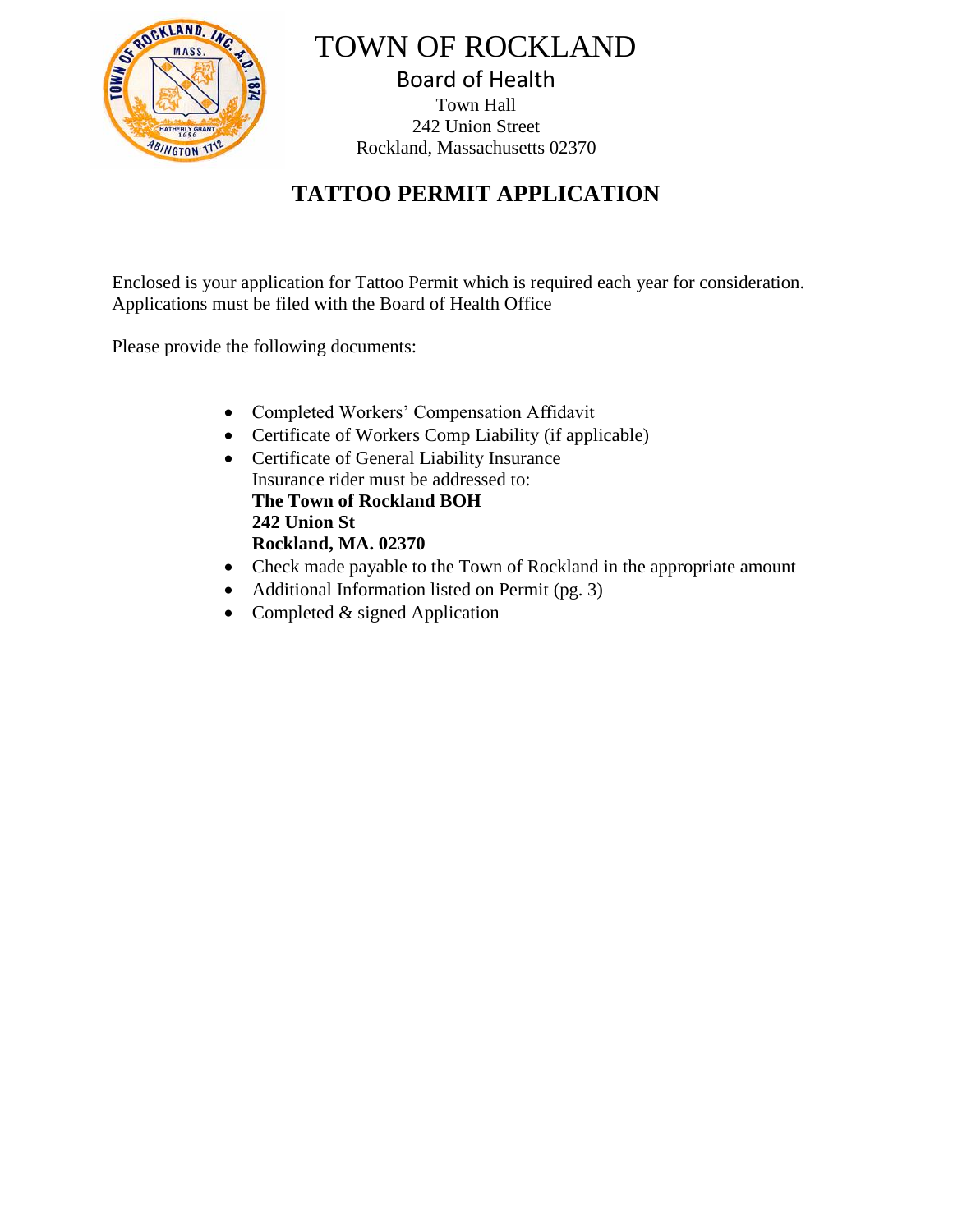

# TOWN OF ROCKLAND

Board of Health Town Hall 242 Union Street Rockland, Massachusetts 02370

#### **Application for Body Art Establishment Permit**

| New Application _____________                                                                                                                                                                                                  | Renewal <u>and</u>                                          | $F.I.D.$ #                           |
|--------------------------------------------------------------------------------------------------------------------------------------------------------------------------------------------------------------------------------|-------------------------------------------------------------|--------------------------------------|
| <b>Body Art Establishment Name:</b>                                                                                                                                                                                            |                                                             |                                      |
| <b>Body Art Establishment Address:</b>                                                                                                                                                                                         |                                                             |                                      |
| <b>Body Art Establishment Mailing Address:</b>                                                                                                                                                                                 |                                                             | <u> Andrew American State (1989)</u> |
|                                                                                                                                                                                                                                |                                                             |                                      |
|                                                                                                                                                                                                                                |                                                             |                                      |
| Name of Owner (if different from Practitioner: __________________________________                                                                                                                                              |                                                             |                                      |
| Phone #: $\underline{B}$ : $\underline{C}$ : $\underline{H}$ :                                                                                                                                                                 |                                                             |                                      |
| Email Address: No. 1996. The Contract of the Contract of the Contract of the Contract of the Contract of the Contract of the Contract of the Contract of the Contract of the Contract of the Contract of the Contract of the C |                                                             |                                      |
|                                                                                                                                                                                                                                | If Corporation or Partnership provide Name, Title & Address |                                      |
| Name: Title:                                                                                                                                                                                                                   |                                                             |                                      |
|                                                                                                                                                                                                                                |                                                             |                                      |
|                                                                                                                                                                                                                                |                                                             |                                      |
|                                                                                                                                                                                                                                |                                                             |                                      |
| <b>Establishment Permit Type:</b>                                                                                                                                                                                              |                                                             |                                      |
| Body Piercing (only) Tattooing, Branding and Scarification (only) Both                                                                                                                                                         |                                                             |                                      |
| <b>Establishment hours of Operation:</b>                                                                                                                                                                                       |                                                             |                                      |
| Monday - Friday                                                                                                                                                                                                                | Saturday 1994                                               | Sunday                               |

*Upon satisfactory review of the application and receipt of the permit fee, The Rockland Board of Health will issue a numbered establishment permit.*